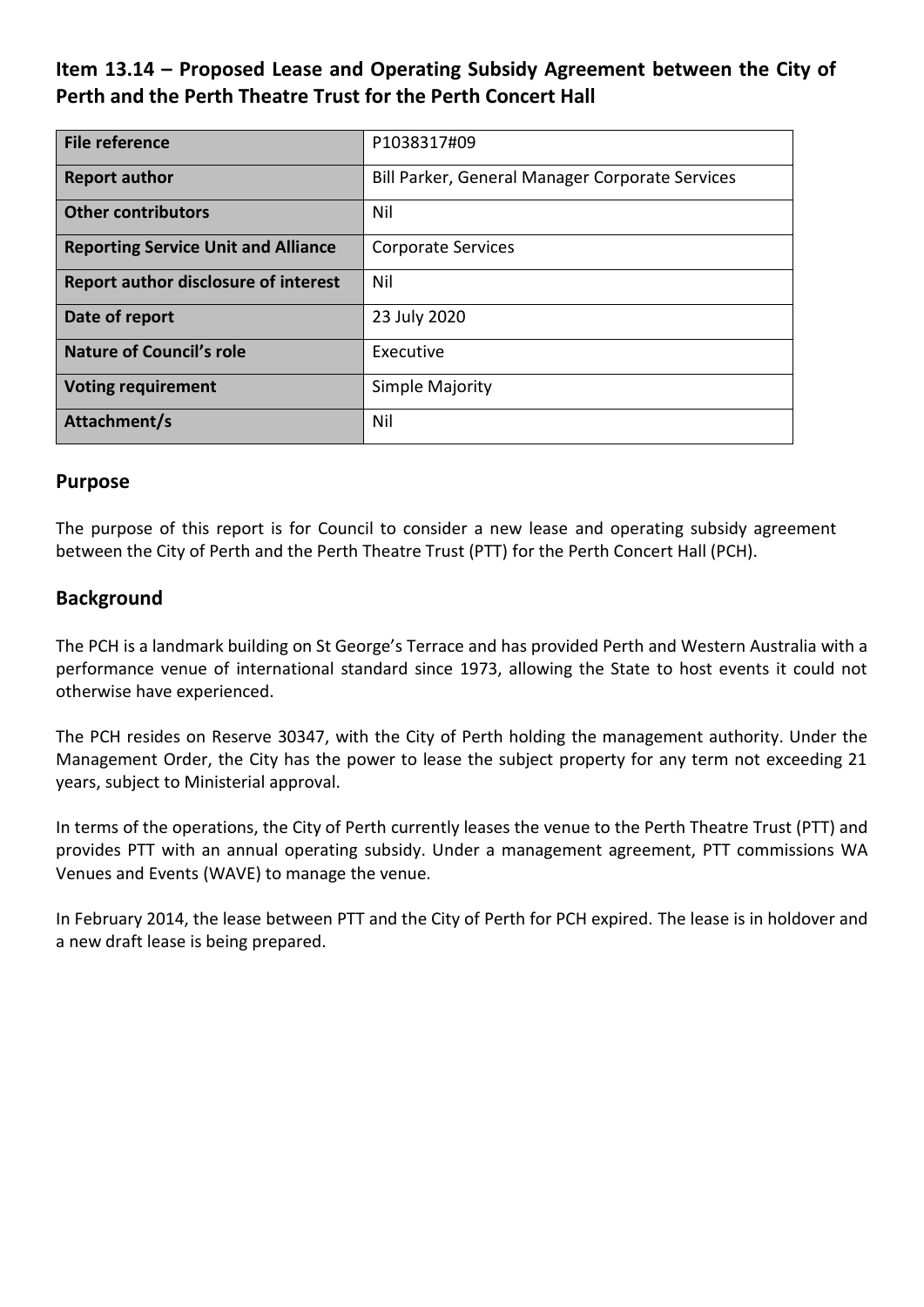

*Figure 1: Perth Concert Hall site*

Prior to considering this report on a new lease, Commissioners requested a discussion paper on a number of issues including:

- 1. Details on the business model / governance framework for other capital city performing arts venues in Australia;
- 2. Details on where each state symphony is based and what level of recurrent funding is received from each relevant capital city council; and
- 3. Financial information on the operating deficit that the PCH (in its current format) would generate based upon three different operating models.

This item is in response to the discussion paper presented to Commissioners on Tuesday, 23 June 2020.

#### **Details**

In considering a new lease for the PCH, Commissioners requested information and detail on three potential management options including:

a) Current leased relationship with PTT and WAVE as a venue operator plus annualised asset management costs;

b) Outsourced directly to a theatre management company plus annualised asset management costs; and c) Operated "in-house" plus annualised asset management costs.

After assessing the three options presented above, option (a) is considered to be the best option when assessed against the City's Strategic Community Plan and the cost implications associated with the other models.

In response to the negotiations that have occurred to date, the City of Perth is preparing a new draft lease for the PCH site. In terms of the new lease, the following terms are proposed: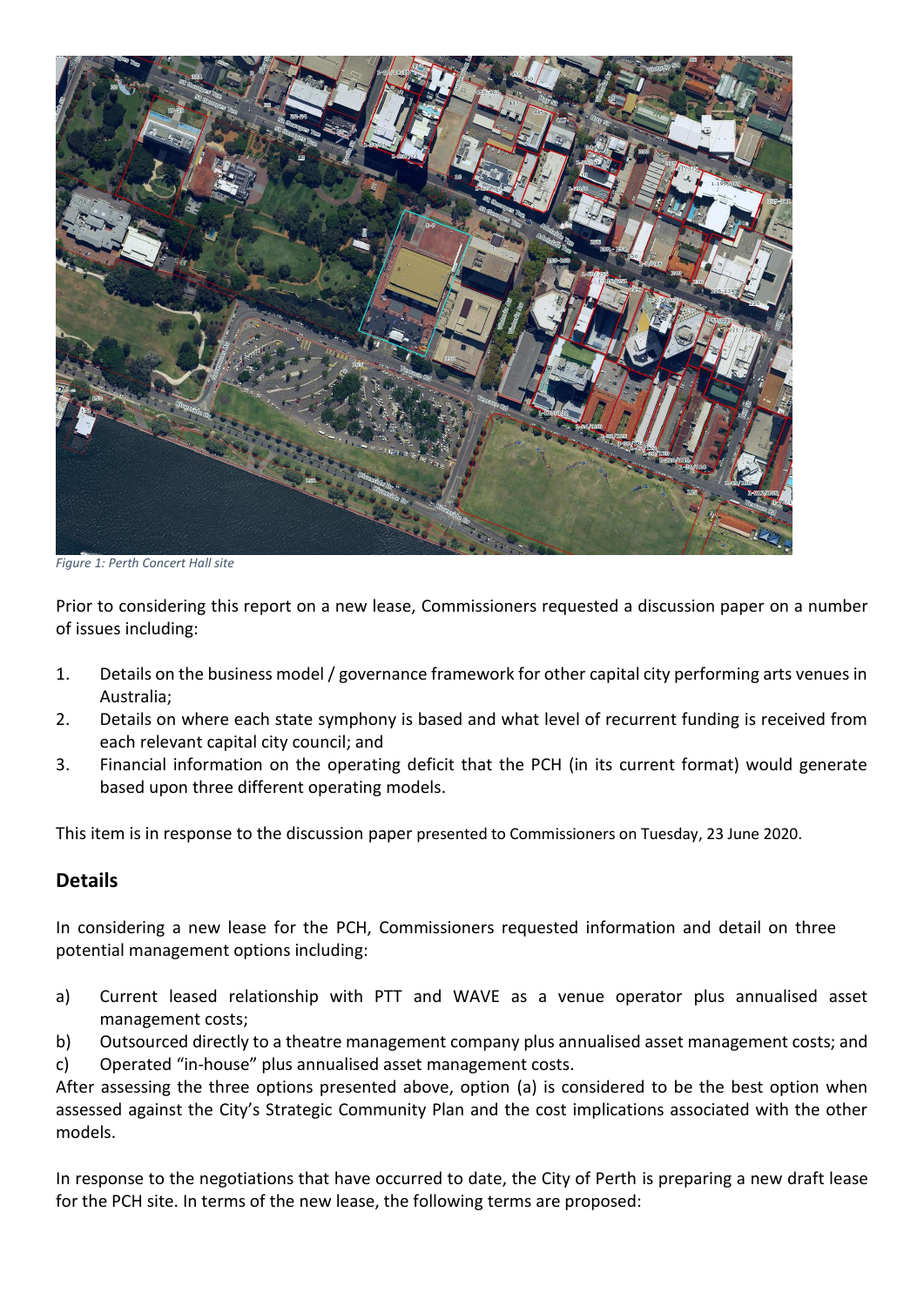- Term  $-5$  years;
- Premises The proposed lease area includes the PCH building. It excludes the under croft public carpark and all of the escalators and stairways connecting the public carpark to the building; and
- Rent The proposed rent is \$1.00 per annum.

In addition to the lease, it is proposed that the City enter into an Operating Subsidy Agreement for the PCH. Historically, this payment was included in the lease agreement.

The new agreement will run concurrently with the lease and provide PTT with an annual operating subsidy. The agreement will outline how the operating subsidy shall be used by the Lessee in carrying out its business operations in respect of the PCH. The subsidy is approximately \$250,000 per annum.

#### **Stakeholder engagement**

The City has engaged throughout this process with the Department of Local Government, Sport and Cultural Industries and the Perth Theatre Trust.

# **Strategic alignment**

#### Strategic Community Plan

This item addresses the community's vision for the future and specifically the following Aspiration and Strategic Objective(s) contained in the Strategic Community Plan 2019 – 2029:

| <b>Aspiration:</b>          | People                                                                    |  |
|-----------------------------|---------------------------------------------------------------------------|--|
| <b>Strategic Objective:</b> | 1.6 Thriving and sustainable cultural, artistic and heritage industries,  |  |
|                             | activities and events that encourage locals and visitors to come back for |  |
|                             | more.                                                                     |  |

### **Legal and statutory implications**

The proposed disposal (via lease) to the PTT is an exempt disposal under section 30 of the *Local Government (Functions and General) Regulations 1996*.

- 30. Dispositions of property excluded from Act s. 3.58 (1)
- 1. A disposition that is described in this regulation as an exempt disposition is excluded from the application of section 3.58 of the Act.
	- (c) the land is disposed of to  $-$ 
		- (i) the Crown in right of the State or the Commonwealth; or
		- (ii) a department, agency, or *instrumentality of the Crown* in right of the *State* or the Commonwealth; or
		- (iii) another local government or a regional local government;

Connection with mandates in the *City of Perth Act 2016 8(1)(d) - to continuously improve the services and facilities provided to the community, visitors and tourists*

### **Risk implications**

| Impact of decision |     |
|--------------------|-----|
| Organisation       | Low |
| Community          | Low |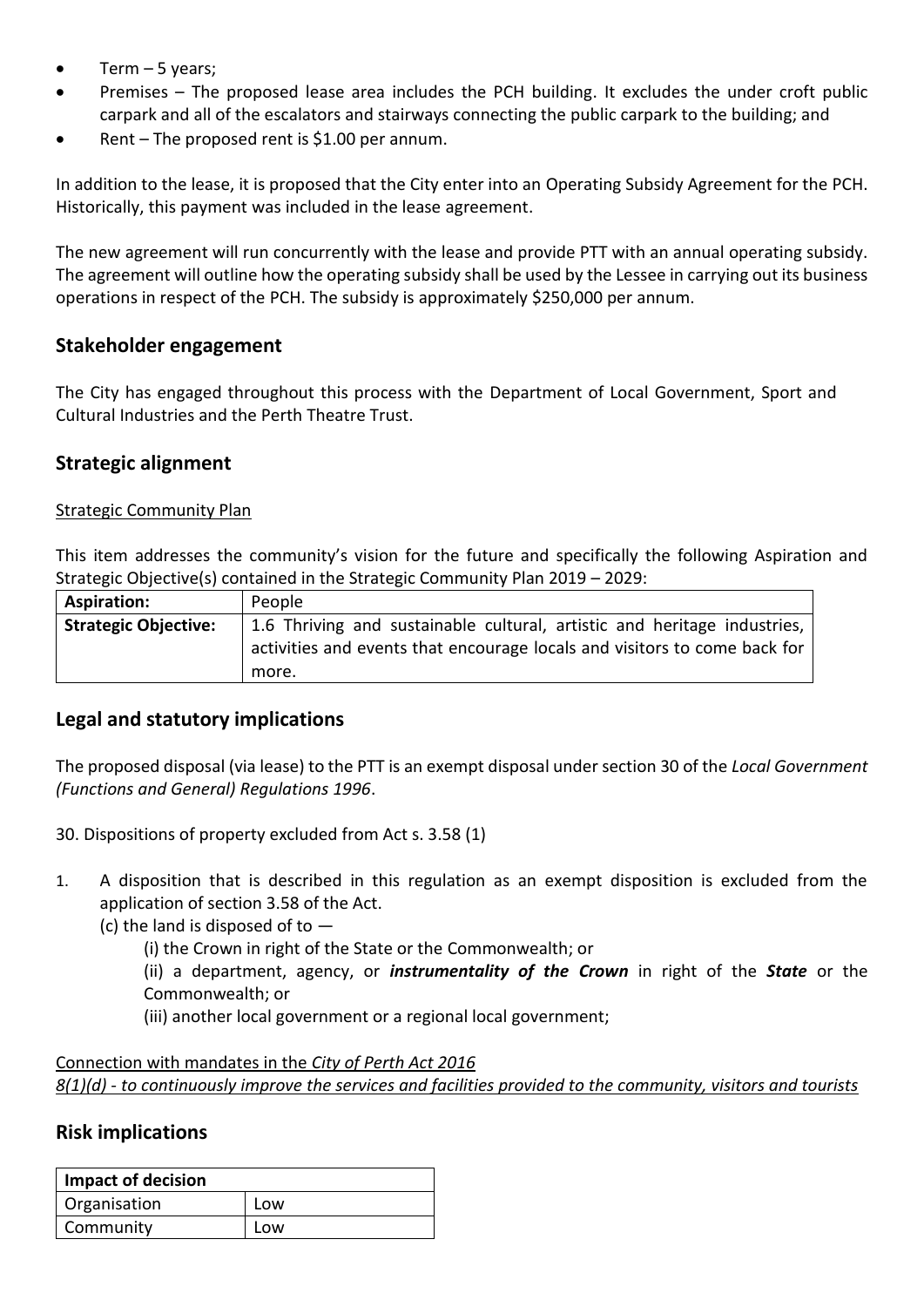| <b>Risk domain</b>           | <b>Consequence</b> | Likelihood | <b>Risk rating</b> |
|------------------------------|--------------------|------------|--------------------|
| Legal<br>and                 | Moderate           | Possible   | Medium             |
| Regulatory/Ethical           |                    |            |                    |
| Reputation<br>and            | Minor              | Possible   | Medium             |
| <b>External Stakeholders</b> |                    |            |                    |

The lease for the PCH expired in 2014. Resolving this matter will provide security of tenure for the PTT.

# **Approval implications**

Should Council agree with the officer recommendaton, a new lease and operating subsidy agreement will be finalised and executed between the City and PTT. Given the land tenure arrangements, the City will also require the consent of the relevant Minister to finalise the transaction.

If Council does not endorse the officer recommendaton, other options could be pursued in terms of operating models.

### **Financial implications**

Under the terms of the proposed lease, the City would receive \$1.00 per annum. As the building owner, the City also incurs various other operating costs totalling approximately \$70,000 per annum.

Under the terms of the proposed operating subsidy agreement, the City will provide an annual operating subsidy to the PTT of approximately \$250,000 per annum.

When considering both the operating subsidy and other operating costs, the City's operating deficit under the proposed lease will be approximately \$320,000 per annum. This is offset by revenue generated by the Perth Concert Hall Carpark. The net result is a modest surplus approx. \$180,000.

In addition to the operating costs, the City has also forecasted to spend approximately \$1.0m per annum over the term of the lease. This includes resolving structural issues associated with the concourse.

Both the proposed operating and capital costs are included in the City's draft 2020/21 budget. Future cost implications from both a revenue and expenditure perspective are accommodated within the Corporate Business Plan and Long Term Financial Plan.

### **Policy references**

Policy *10.9 - City of Perth Common Seal and Document Signing Authority* applies to this item. This policy provides the authority for the CEO to execute land transaction and funding agreement documents.

### **Comments**

If endorsed by Council, this new lease agreement will finalise many years of uncertainty between the City of Perth and PTT.